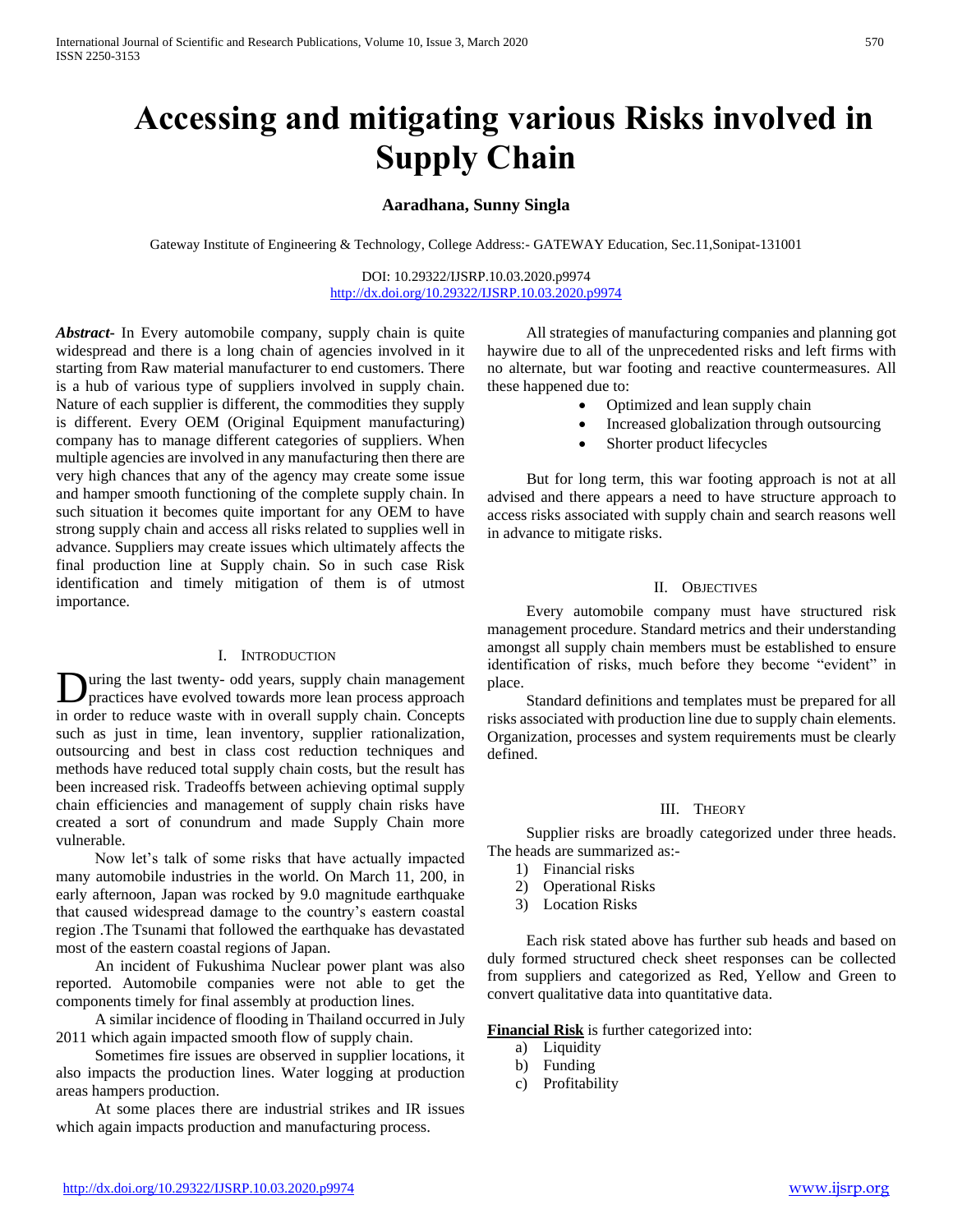Based on answers collected from suppliers heads can be categorized as per defined colors. For explaining, responses collected are shown as Bold and underlined. For Liquidity:

| <b>Ouestion</b>                                                                          | Answer1(Red)                             | Answer2(Yellow)                    | Answer3(Green)              |
|------------------------------------------------------------------------------------------|------------------------------------------|------------------------------------|-----------------------------|
| No, of times vendor has<br>received working capital funds<br>from OEM in last 24 months? | If $\geq=2$                              | If 1 time                          | If 0 time                   |
| Interest<br>ratio<br>coverage<br>(PBIT/Finance charges)                                  | $<$ 1.25 $\,$                            | If 1.25 to 1.99                    | If $> 2$                    |
| Employees paid in time? (in<br>weeks)                                                    | $>1$ month delay                         | Between 2 week to 1<br>month delay | < Less than 2 week          |
| Tier $2/3$ vendors paid in time? complained to OEM or<br>(in months)                     | Tier 2/3 vendor has<br>$>$ 3 month delay | Between 2 to 3 months              | $\langle$ Less than 2 month |

## **For Funding:-**

| <b>Question</b>                                                                             | <b>Answer1</b><br>(Red) | Answer2<br>(Yellow) | Answer3<br>(Green) |
|---------------------------------------------------------------------------------------------|-------------------------|---------------------|--------------------|
| No. of times vendor has received<br>working capital funds from OEM<br>in last 24 months?    | If $>=2$                | If 1 time           | If 0 time          |
| Current.<br>ratio<br>(Current<br>assets/Current liabilities)                                | If $<\!\!0.8$           | If $0.8$ to 1       | If >1              |
| FG<br>Adequate<br>inventory<br>maintained?<br>Calculate<br>(actual/expected inventory) in % | If $< 75\%$             | If 75% to 100%      | If 100%            |

## **For Profitability:-**

| <b>Question</b>                    | <b>Answer1</b><br>(Red) | <b>Answer2</b><br>(Yellow) | <b>Answer3</b><br>(Green) |
|------------------------------------|-------------------------|----------------------------|---------------------------|
|                                    |                         |                            |                           |
| Net forex exposure as a % of total |                         |                            |                           |
| revenue                            | If $> 50\%$             | If 20% to 50%              | If $<$ 20%                |
|                                    |                         |                            |                           |
| Cumulative spike in input cost     |                         |                            |                           |
| over last 12 months                | If $> 15\%$ spike       | If 10% to 15%              | If $<$ 10%                |
| Average ROCE for the last three    |                         |                            |                           |
| years                              | If $< 6\%$              | If 6% to 13%               | If $> 13\%$               |

## **Operational Risk is categorized into:-**

a) Management

b) Tier  $2/3$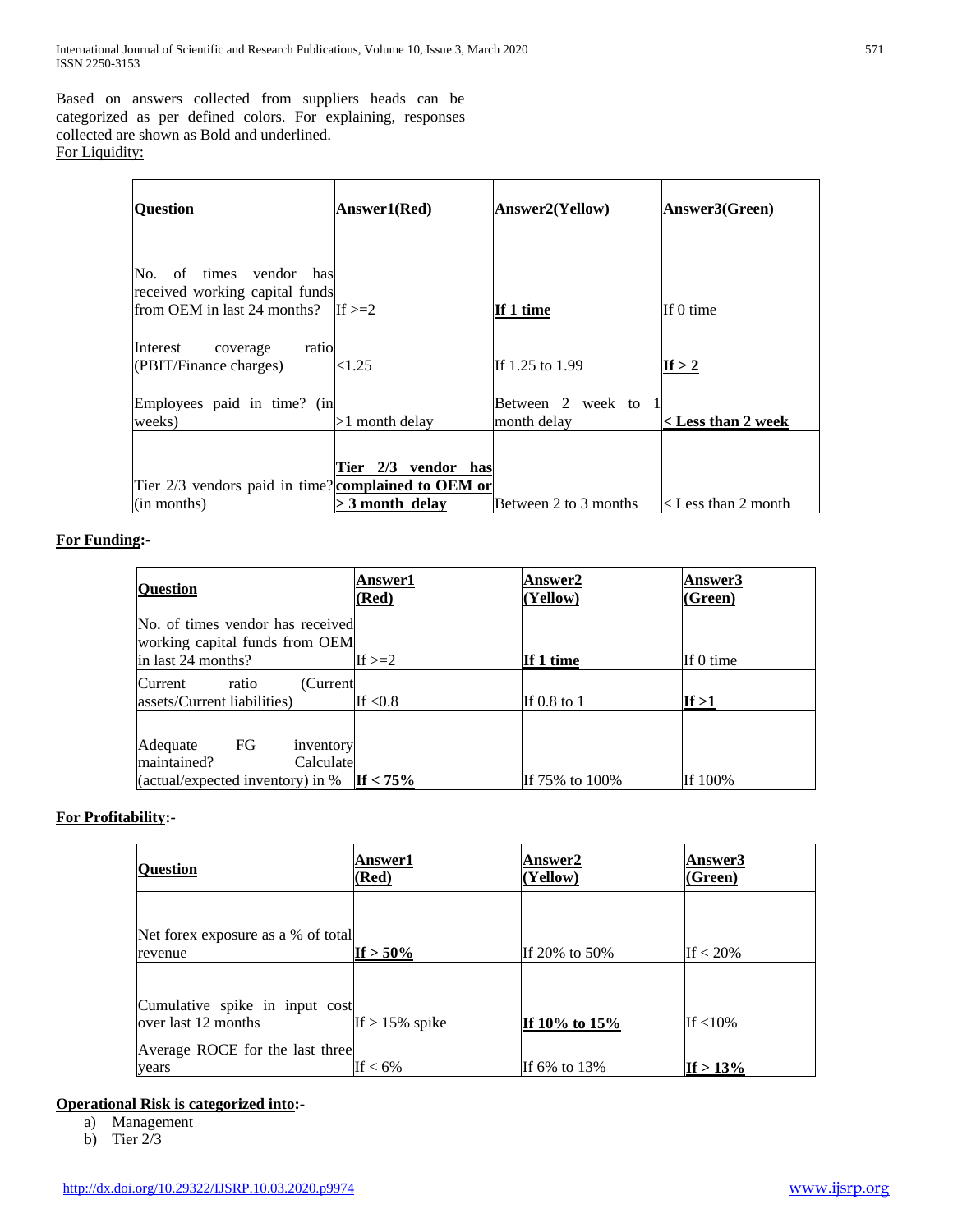- c) Safety
- d) Labor
- e) Performance
- f) Power
- g) Machinery

## **For Management:-**

| <b>Ouestion</b>                                                                            | <b>Answer1</b><br>(Red) |       | <b>Answer2</b><br>(Yellow) |     |                 | Answer3<br>Green) |            |     |
|--------------------------------------------------------------------------------------------|-------------------------|-------|----------------------------|-----|-----------------|-------------------|------------|-----|
|                                                                                            |                         |       |                            |     |                 | No                | change     | is  |
| Management change expected (next Change is expected / has Change is expected / expected    |                         |       |                            |     |                 |                   |            | has |
| 12 months) / occurred (last 6 happened and is negative has happened and is <b>happened</b> |                         |       |                            |     |                 |                   |            | or  |
| months)                                                                                    | for OEM                 |       | neutral for OEM            |     |                 | positive change   |            |     |
|                                                                                            | Yes<br>and              | issue | $not$ Yes                  | and | <b>issue</b> No |                   | management |     |
| Management conflict in last 1 year resolved                                                |                         |       | resolved                   |     |                 | conflict          |            |     |
| Is there a succession plan in place? No                                                    |                         |       |                            |     |                 | Yes               |            |     |
| Are there sufficient number of                                                             |                         |       |                            |     |                 |                   |            |     |
| managers to run the business?                                                              |                         |       | N <sub>0</sub>             |     |                 | Yes               |            |     |

## **For Tier 2**:-

| <b>Ouestion</b> |                                                                                            | <b>Answer1</b><br>(Red) | <b>Answer2</b><br>(Yellow) | <b>Answer3</b><br>(Green) |
|-----------------|--------------------------------------------------------------------------------------------|-------------------------|----------------------------|---------------------------|
|                 | Is there any critical Tier2 content?                                                       |                         | Yes                        |                           |
|                 |                                                                                            |                         |                            |                           |
|                 |                                                                                            |                         |                            |                           |
| Tier 1 supplier | Is there process maturity at Tier1Answer the following for the                             |                         |                            | Yes<br>all<br>to          |
|                 | Does the vendor follow $Q & D$ rating system?                                              |                         |                            | questions                 |
| 2.              | Are quality defects in critical child parts observed at                                    |                         |                            |                           |
|                 | OEM within permissible limits? Were more than one                                          |                         |                            |                           |
|                 | Quality problem reports filed for any child part of the<br>component in the last 6 months? |                         |                            |                           |
| 3.              | Does the vendor carry audits on its vendors?                                               |                         |                            |                           |

## **For Safety:-**

| <b>Ouestion</b>                  | <b>Answer1</b><br>(Red)                | <b>Answer2</b><br>(Yellow)                                                                              | Answer3<br>(Green)                                                                                       |
|----------------------------------|----------------------------------------|---------------------------------------------------------------------------------------------------------|----------------------------------------------------------------------------------------------------------|
|                                  |                                        |                                                                                                         |                                                                                                          |
| Has any major safety accident    |                                        | Yes but countermeasure                                                                                  |                                                                                                          |
| happened in the last 1 year?     | Yes                                    | already taken                                                                                           | No                                                                                                       |
| <b>PPE</b> used by all employees | If hazardous industry<br>per the norms | adherence                                                                                               | If normal operations and<br>and no PPE usage as If low PPE norms <b>PPE</b> usage is as per the<br>norms |
| Is vendor prone to fire risk?    | measures<br>are<br>present             | Adequate fire safety Fire prone industry but<br>not adequate safety measures <b>Adequate</b><br>present | fire<br>safety<br>measures are present                                                                   |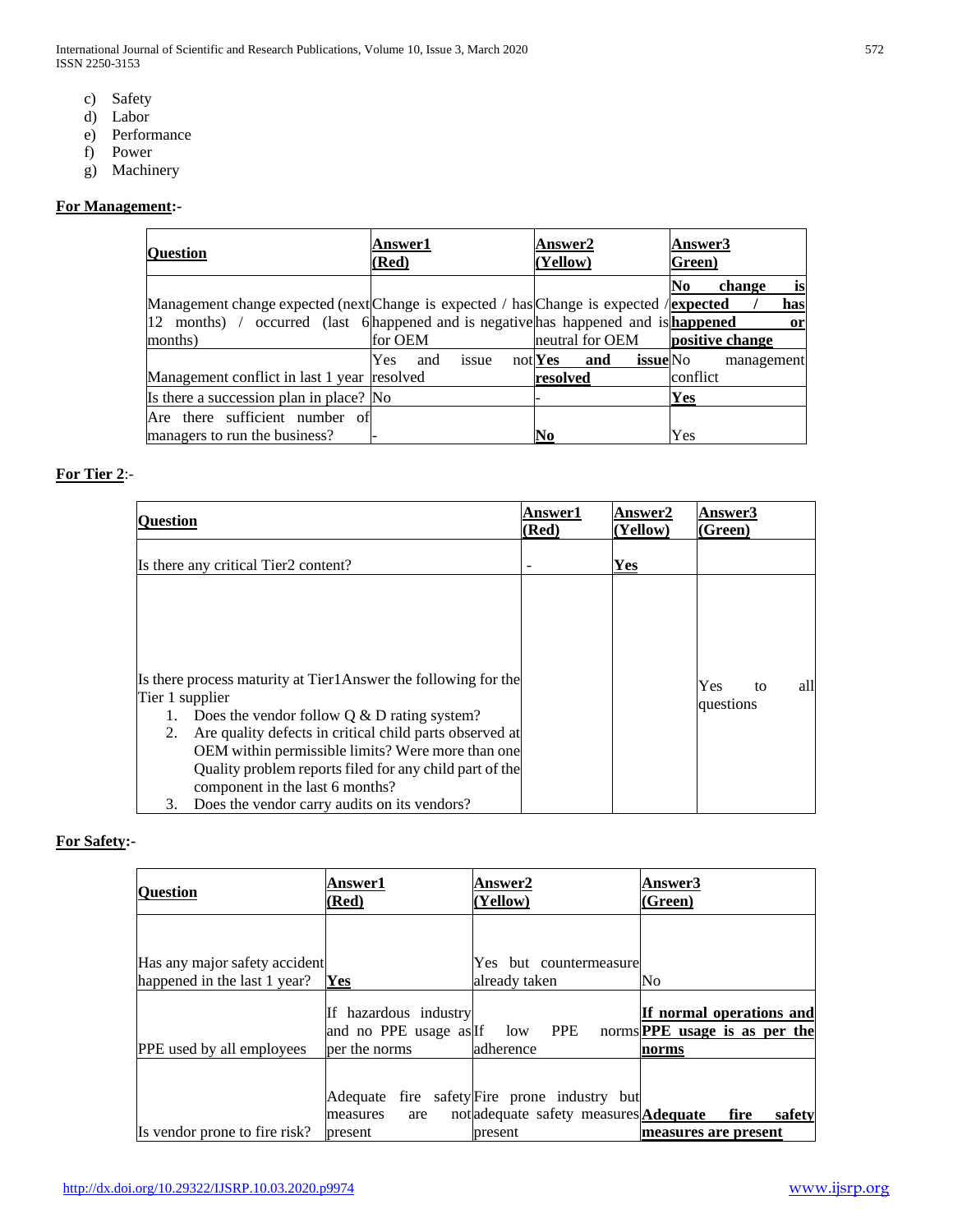## **For Labor:-**

| Question                                                                                                                                                | Answer1<br>(Red)                             | Answer2<br>(Yellow)                 | Answer3<br>(Green)                                                 |
|---------------------------------------------------------------------------------------------------------------------------------------------------------|----------------------------------------------|-------------------------------------|--------------------------------------------------------------------|
| Disruptions due to labor unrest in the<br>last 24 months?                                                                                               | If issue unresolved <b>If issue resolved</b> |                                     | N <sub>0</sub><br>major<br>disruption                              |
| Is IR contract finalization delayed or <b>finalization delayed</b> quarter or contract finalization IR contract settled                                 | IR                                           | contract IR contract expiry in next |                                                                    |
| expected expiry in next quarter?                                                                                                                        | $by > 3$ months                              | delayed by 13 months                | or no delay<br>Internal<br><sub>or</sub><br>$\mathbf{n}\mathbf{o}$ |
| Affiliation of labor union?                                                                                                                             |                                              | External                            | lunion                                                             |
| Difference in wages and incentives<br>0f<br>permanent and<br>contract<br>employees for similar work (only if Same work,<br>% contract workers $>50\%$ ) | pay<br>difference $> 70\%$                   | Pay difference 35-70%               | Pay difference $\langle$<br>35%                                    |

## **For Performance:-**

| <b>Question</b>                                                                      | <b>Answer1</b><br>(Red) | <b>Answer2</b><br>(Yellow) | <b>Answer3</b><br>(Green) |
|--------------------------------------------------------------------------------------|-------------------------|----------------------------|---------------------------|
| Number of dips in quality rating If 4 or greater dips (-5%)<br>lover last six months | drop)                   | If 2 to 3 dips             | If $0-1$ dip              |
| Number of dips in delivery rating If 4 or greater dips (-5%<br>lover last six months | drop)                   | If 2 to 3 dips             | If $0-1$ dip              |
| Absolute quality rating                                                              | If $< 500$              | If 500 to 605              | If $>605$                 |
| Absolute delivery rating                                                             | If $<$ 225              | If 225 to 290              | Greater than 290          |

Marks are on scale of 0 to 1000.

#### **For Power**:-

| <b>Ouestion</b>                | <b>Answer1</b><br>(Red)                                                                       | Answer2<br>(Yellow) | Answer3<br>(Green) |
|--------------------------------|-----------------------------------------------------------------------------------------------|---------------------|--------------------|
|                                |                                                                                               |                     |                    |
| Is there 100% power backup?    |                                                                                               |                     | Yes                |
| State / region power situation | <b>Greater</b> than 4 hour Up to 4 hour power cuts Less than 1 hour power<br>power cuts daily | daily               | cuts daily         |

#### **For Machinery**:-

| <b>Ouestion</b> | Answer1 | <b>Answer2</b> | Answer3    |
|-----------------|---------|----------------|------------|
|                 | (Red)   | ellow          | и<br>Green |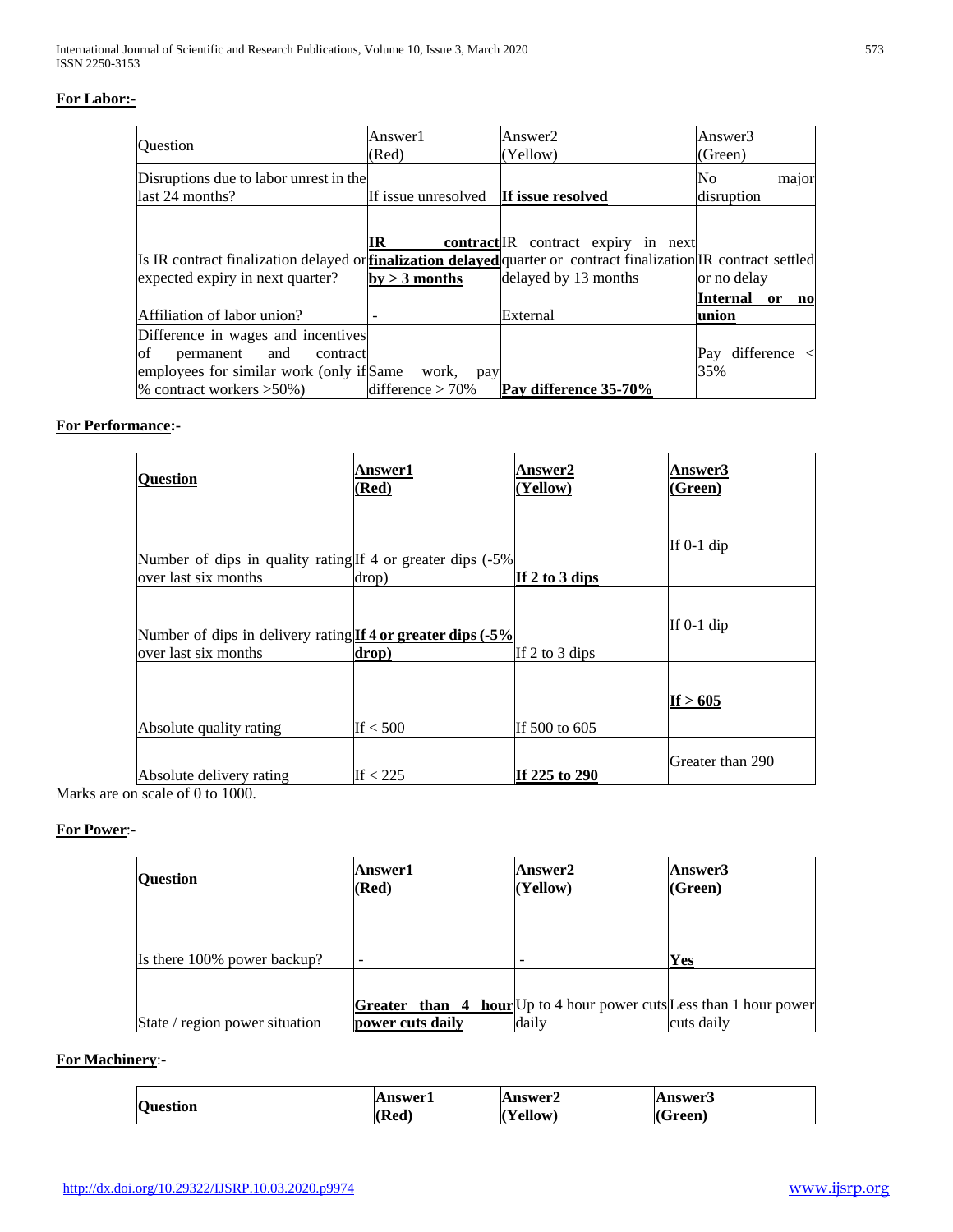| Does the vendor run more than 2<br>shifts (or $> 16$ hours) for any process |                |                                                 |                                               |
|-----------------------------------------------------------------------------|----------------|-------------------------------------------------|-----------------------------------------------|
| / operation related to this component?                                      |                | Yes                                             | No                                            |
|                                                                             |                |                                                 |                                               |
|                                                                             |                | preventive                                      |                                               |
|                                                                             |                | <b>no preventive</b> maintenance plan exist, If | preventive                                    |
| preventive maintenance maintenance<br>m/c                                   |                |                                                 | however compliance is maintenance plan exists |
| followed?                                                                   | planning exist | < 75%                                           | and compliance is $> 75\%$                    |
|                                                                             |                |                                                 |                                               |
| What is the vendor's OEE (Overall                                           |                |                                                 | If $> 85\%$                                   |
| Equipment Effectiveness)?                                                   | If $< 75\%$    | If 75% to 85%                                   |                                               |

## **Location Risks comprises of the factors mentioned in table below:**

| <b>Question</b>                                                                         | <b>Answer1</b><br>(Red) | <b>Answer2</b><br>(Yellow) | Answer3<br>(Green) |
|-----------------------------------------------------------------------------------------|-------------------------|----------------------------|--------------------|
| Is the vendor operating out of a risky<br>country? (eg. China)                          |                         | Yes                        | No                 |
| Number of days of supply disruptions due<br>to strikes, bandhs, riots etc. in last year | If $>$ 7 Days           | If 2 to 7 Days             | If $<$ 2 Days      |
| Seismic, cyclone, tsunami, flooding zone<br>score                                       | Red                     | Yellow                     | Green              |
| Does the vendor operate in a regulated<br>industry?                                     |                         | Yes                        | No                 |

#### IV. CONCLUSION:-

Based on above analysis any OEM can easily understand the overall situation of Supplier Company and accordingly corrective/ preventive measures can be taken to avoid foreseen risks.

#### V. RESULTS:-

- Reduced Risk Impact
- Instead of reacting to crises OEM will be predicting and eliminating risks timely.
- Having control on supply chain volatility

#### VI. FUTURE SCOPE:-

IT enabled dashboard can be created and a count can be decided for number of questions. If in particular category there are 10 questions and supplier is found green in more than 8 questions then rating of supplier must be green. If supplier has yellow rating in 4 to 7 questions then final score must be yellow and if less than 4 then rating of supplier is red.

#### **REFERENCES**

- [1] Christopher, M. and Peck, H (2015) "Building the Resilient Supply Chain", International Journal of Logistics Management Vol. 15, No. 2, pp 1-13
- [2] Christopher, M. and Holweg, M. (2014) "Supply Chain 2.0: Managing Supply Chains in the Era of Turbulence" International Journal of Physical Distribution and Logistics Management Vol. 41, Nol. 1, pp 63-82
- [3] Christopher, M. (2018) Logistics and Supply Chain Management (5th Edition) Pearson.
- [4] Christopher, M. (1992) Logistics and Supply Chain Management: Strategies for Reducing Costs and Improving Services Pitman Publishing.
- [5] Chopra, S. and M.S. Sodhi (2014) "Reducing the Risk of Supply Chain Disruptions" MIT Sloan Management Review Spring, pp 73-80.
- [6] Juttner, U., H. Peck and Christopher, M. (2003) "Supply Chain Risk Management: Outlining an agenda for future research" International Journal of Logistics: Research Applications Vol. 15, No. 2, pp 197-210
- [7] Mena, C., R. van Hoek and M. Christopher (2014) Leading Procurement Strategy Kogan Page.
- [8] Sheffi, Y. and J.B. Rice (2005) "A Supply Chain View of the Resilient Enterprise" MIT Sloan Management Review Vol. 47, No. 1, pp 41-48.
- [9] Ali, H. Z., Abdul, R. I., V.G.R. Chandran, & Veera Pandiyan, K. S. (2010). Supply chain integration: An empirical study on manufacturing industry in malaysia. Journal of Systems and Information Technology, 12(3), 210-221
- [10] Blackhurst, J. V., Scheibe, K. P., & Johnson, D. J. (2008). Supplier risk assessment and monitoring for the automotive industry. International Journal of Physical Distribution & Logistics Management, 38(2), 143-165
- [11] Cernauskas, D., & Tarantino, A. (2009). Operational risk management with process control and business process modeling. The Journal of Operational Risk, volume 4 number 2, P: 3-17.